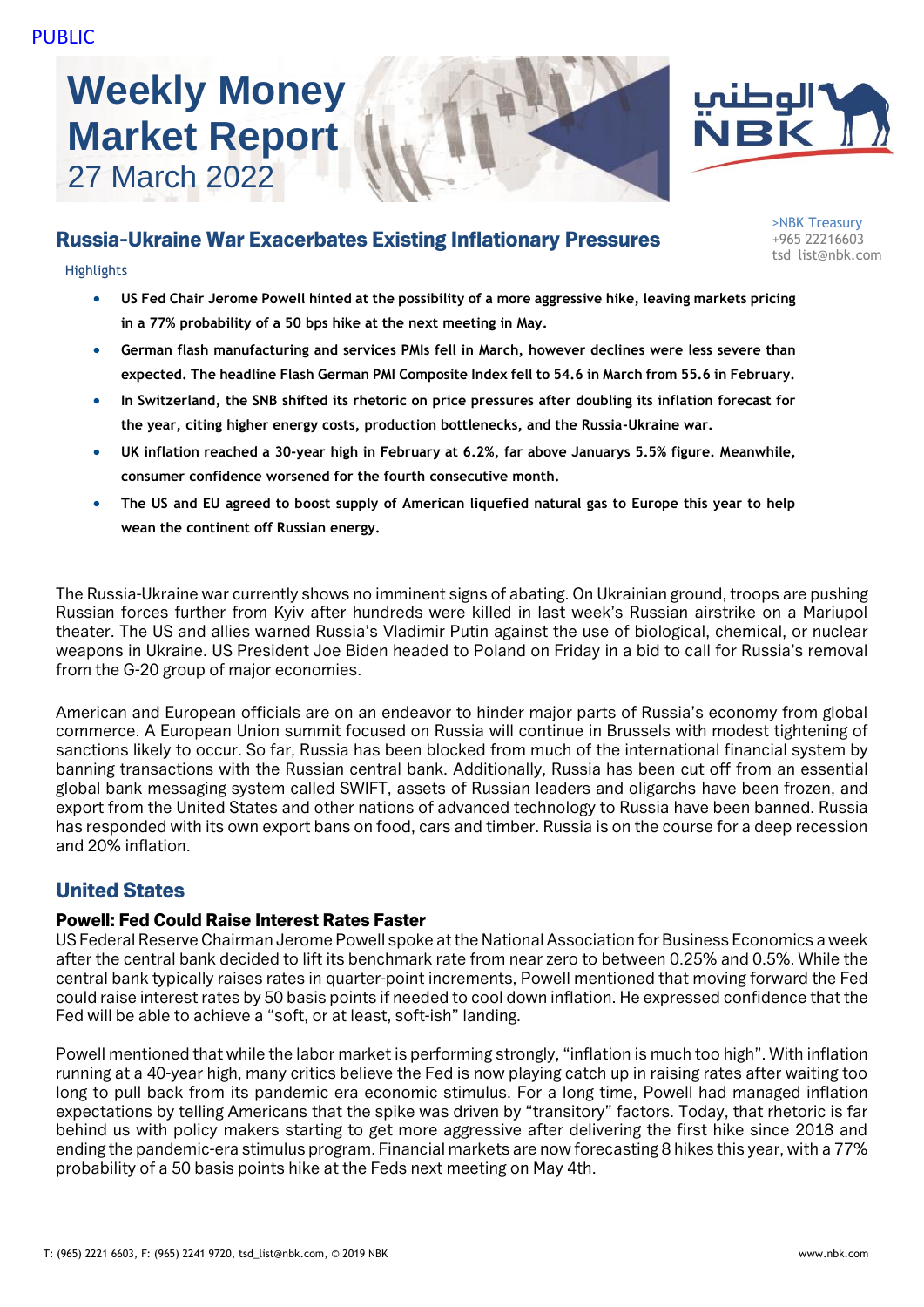

Last week, the greenback gained ground against peers with the index ending the week 0.56% higher at 98.789. The euro lost 0.69% and sterling gained and 0.06% of their values, last seen trading at 1.0981 and 1.3188 respectively. Moving to commodities, oil prices ended the week higher well above \$115 per barrel. Looking at gold, the safe-haven metal ended the week higher than \$1,950 after declining more than 3% the week prior. In bonds, the yield gap between the 2-year and 10-year Treasury notes narrowed significantly, ending the week at 2.27% and 2.47%.

## Europe

#### Slowdown in German Manufacturing

A surge in inflationary pressures across the German economy was revealed by the latest flash PMI data out from Europe. Businesses registered record increases in both input output prices, while growth was impacted by rising costs, material shortages and geopolitical uncertainty. The headline Flash German PMI Composite Output Index slipped to 54.6 in March from February's 6-month high of 55.6. Nevertheless, declines were smaller than expected as easing supply bottlenecks and fewer COVID restrictions gave the German economy room to recover before Russia's invasion of Ukraine.

The slowdown was led by the manufacturing sector amid supply issues, weaker demand due to the war in Ukraine, and COVID related staff absences. Flash manufacturing and services PMIs came in at 57.6 and 55, respectively. Meanwhile, the service sector maintained a more solid rate of growth amid further easing of pandemic restrictions. With that being said, the rate of expansion in services activity did ease since February as firms also commented mostly on the influence of strong price pressure, high COVID cases, and geopolitical uncertainty.

#### SNB Shifts Focus to Inflation & Doubles Forecast

Last week, the Swiss National Bank said it will take "all necessary measures" to tackle higher prices according to Chairman Thomas Jordan, marking a shift in tone for a central bank that had battled to tame the strong Swiss franc for years. The SNB cited higher energy costs, production bottlenecks, and the Ukraine war after doubling its inflation forecast for the year. Today, the bank sees 2022 inflation at 2.1%, exceeding its 0-2% target though remains well below many countries.

Contrasting the US Fed and the BoE, the SNB has held off hiking interest rates, and stuck to the world's lowest interest rate of -0.75% in their latest meeting as widely expected. "We are not at all powerless, we look at these inflation forecasts and we will take all necessary measures in order to maintain price stability over the medium to long term," Jordan told journalists. While keeping policy unchanged, the SNB took back its description of the franc as "highly valued", despite the currency recently hitting its highest level against the euro in seven years.

# UK

#### Mounting Inflationary Pressures

UK inflation registered an annual reading of 6.2% in February as the country faces a severe cost-of-living crisis. The 30-year high figure came above expectations for a 5.9% rise, and vastly outstripped January's 30-year high of 5.5%. On a monthly basis, CPI exceeded expectations for a 0.6% rise, registering a 13-year high of 0.8%.

So far, the Bank of England has hiked interest rates at three consecutive monetary policy meetings. Borrowing costs are now at 0.75% after the central bank cut rates to a historic low of 0.1% as it attempts to contain intensifying inflation without harming economic growth. The MPC delivered a more dovish tone than markets had anticipated, stressing the squeeze on household incomes and noting the sharp rise in commodity prices following Russia's invasion of Ukraine. Today, policymakers expect inflation to peak at 8% in Q2 of this year.

As the country faces its biggest drop in living standards since the 1950s, British finance minister Rishi Sunak faced broad criticism last week for not doing enough to help out lower income households. A planned 10% increase on earnings tax kicks in for a lot of workers in April, while at the same time the country's energy price cap climbs 54% to accommodate higher costs of oil and gas.

#### Consumer Confidence Deteriorates

Consumers across Britain are facing soaring living costs alongside 30-year high inflation, rising fuel and food prices, higher taxation, and the Bank of England's hawkish approach with the prospect of 6 more increases to